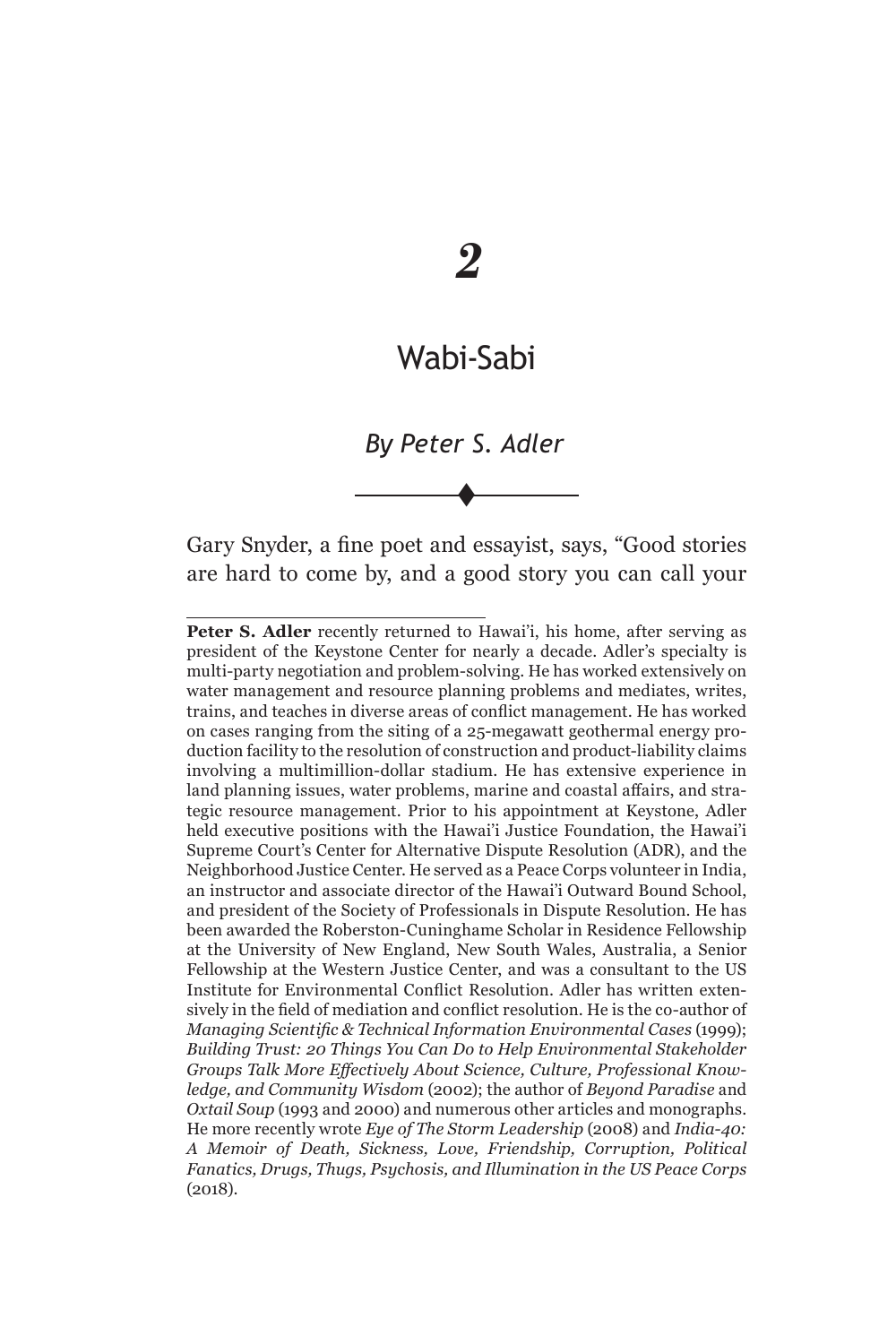own is an incredible gift." Why? Stories are ancient and enduring avenues of human exchange and one of the ways we make discoveries. Stories create hypotheses, explain things, and sometimes connect us to each other and older enduring narratives.

In the world of conflict management, the right stories, done at the right time with the right people, asked for and spoken in the right way, can crack open a problem and create new possibilities. Science, law, politics, planning, and culture are stories that sometimes harbor larger truths. Many conflicts are built on these. The world is also made of stories with smaller day-to-day truths, and all these stories make the world what it is.

At the most mundane level, I think part of my job is kick-starting and managing often-difficult discussions that enable the telling of old stories and the creation of new ones. I do this case-by-case and project-by-project. Thomas Jefferson reputedly said, "Peace is that brief glorious moment in history when everybody stands around reloading." That's when I do my work.

I think of myself as a "Tertium Quid" specialist, someone who can assist people to negotiate new third stories made up of two or more older conflicting stories that resolve old problems or create new value while they are reloading. I like helping people try to create a story of the future.

How I got this way isn't fully clear in my own mind. I grew up on the south side of Chicago near the steel mills. My parents were immigrants out of the Holocaust. Most of my other family members went into the ovens. A few made it to Palestine. By design, serendipity, and luck, my parents evaded Hitler, came to "Amerika," worked hard, and became doctors, the first in their families to get collegeeducated.

Growing up, they found that their World War II experiences were always close to the surface and rubbed off.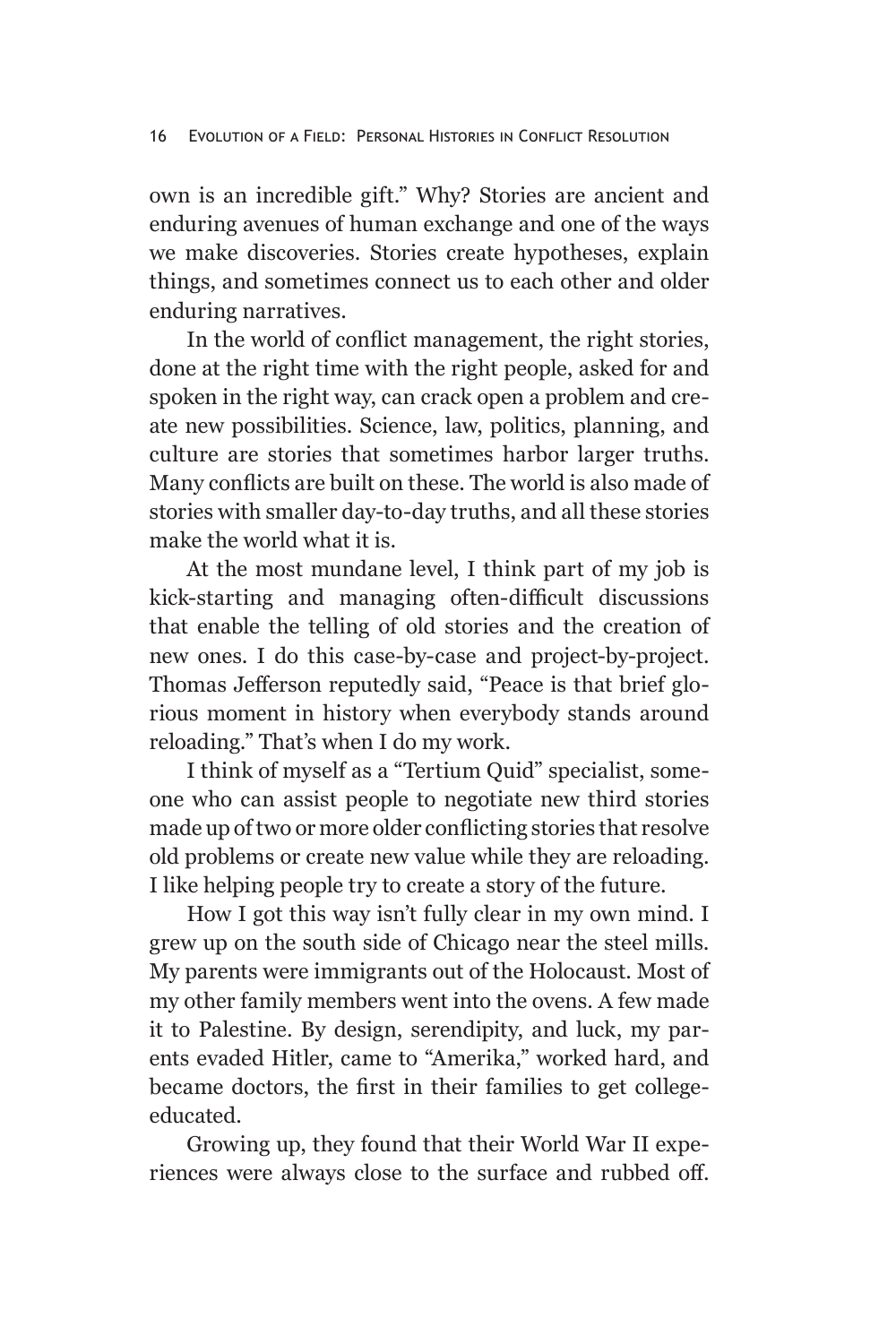#### Wabi-Sabi 17

Nonetheless, Dr. Richard Adler and Dr. Alice Blau made a reasonably good life and wound up with a clean house, two Studebakers, and enough food, clothes, and school supplies for three little boys. I went to a high school on the south side not far from the mills where my father, beyond his general doctoring, practiced industrial medicine, and then to Roosevelt University, which is where some of this narrative begins.

Before and during college, I was convinced life was completely binary. "Binary" wasn't a word I would have used then, but I was fully persuaded that the world was made of dichotomous choices controlled by switches in our brains. In that early world, my switches were always on, and there was a crystal-clear distinction between right and wrong, good and bad, strong and weak, smart and stupid.

This was the tumultuous era of the Vietnam War, which the Vietnamese call "the American War." Life in the United States was churning with politics and full of countercultural caffeine, alive with fresh ideas and every sort of rebellion imaginable. I was part of that turmoil, full of certainties and never confused about how the world worked and where I and everyone else stood in it.

At the time, I thought I was going to be an aquatic biologist. I vaguely envisioned a life working in the cool waters of the Great Lakes and their tributaries with sturgeons, lake trouts, invasive mussels, and lamprey eels. The first disruption came in a strange encounter in a mandatory literature class with a professor named Robert Cosby, who became the first of several mentors.

There is a truth to it: When the student is ready, the teacher appears.

I went to Cosby's class with reluctance. I was far more interested in the comparative lives of carp and bluegills, the inner organs of dissected frogs and fetal pigs, and the way plankton blooms support rapid population explosions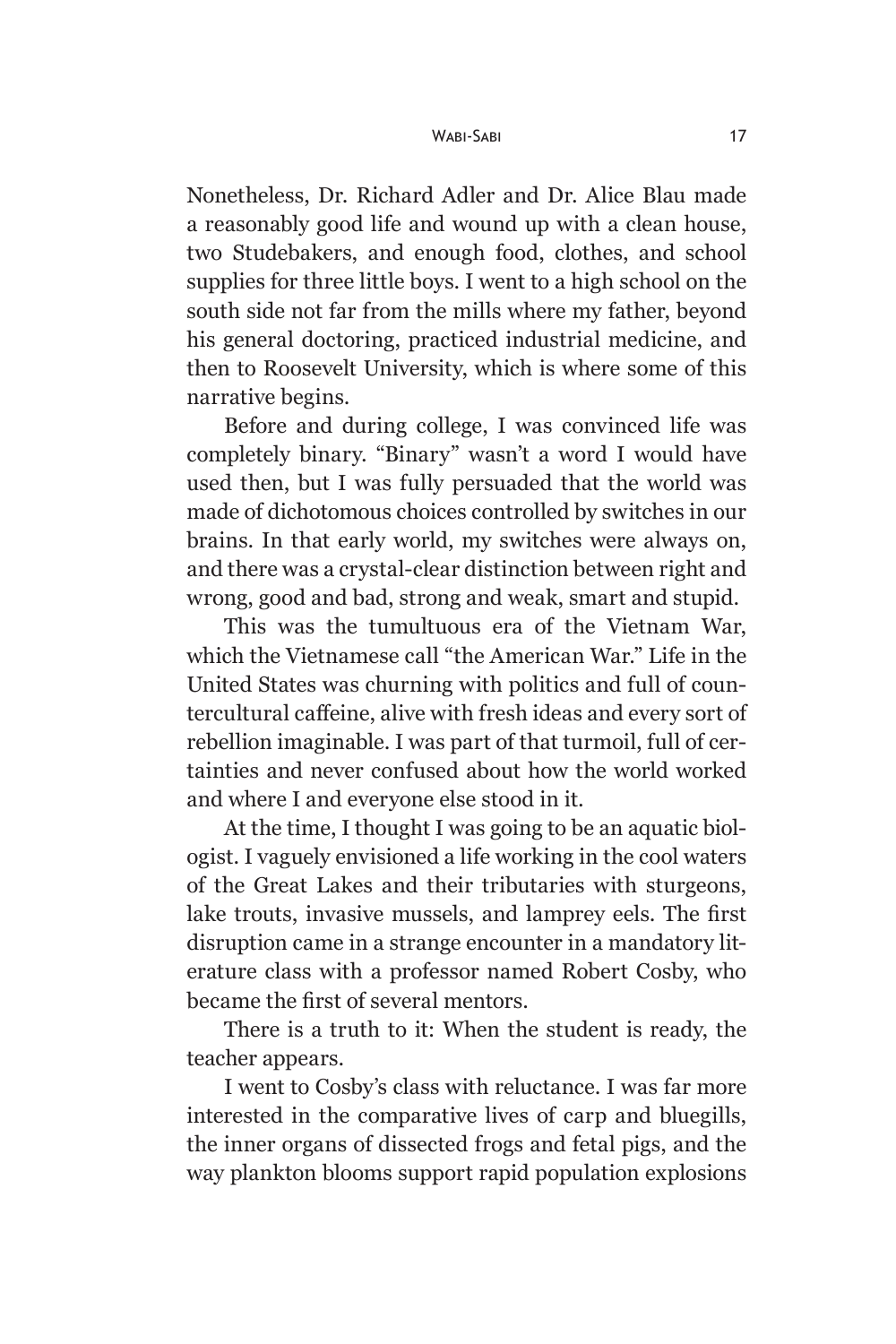of bugs, snakes, birds, and raccoons up the food chain. Poetry was not in my bundle of sureties.

Cosby's main mission in life was to teach undergraduate boneheads something about literature, language, and writing before we were released from college. He did this with passion and precision. He was a decorated World War II veteran and had played a part at the Nuremburg trials but now waxed eloquent on Shakespeare and Emily Dickinson one minute, then veered into split infinitives and the odd and subtle moods of the subjunctive tense.

His specific field was 19th-century writers like Ambrose Bierce, Bret Harte, and Mark Twain, but his love of native writing went hand in hand with his cutthroat knowledge of dangling participles and misplaced adverbs. He was punitive about ending sentences with prepositions and would chastise us with Winston Churchill's purported line, "This is the kind of arrant pedantry up with which I will not put."

I found myself engrossed with Cosby's take on literature, its linkages to history, science, philosophy, and life, and his fierce insistence on applying critical thinking to whatever we were studying. None of this quite fit my assumptions about a "binary" world.

One day, for example, Cosby started a discussion by reading two poems by "Anonymous" that went like this. First, from Beowulf, written about 800-AD.

> So becomes it a youth to quit him well with his father's friends, by fee and gift, that to aid him, aged, in after days, come warriors willing, should war draw nigh, liegemen loyal: by laudd deeds shall an earl have honor in every clan.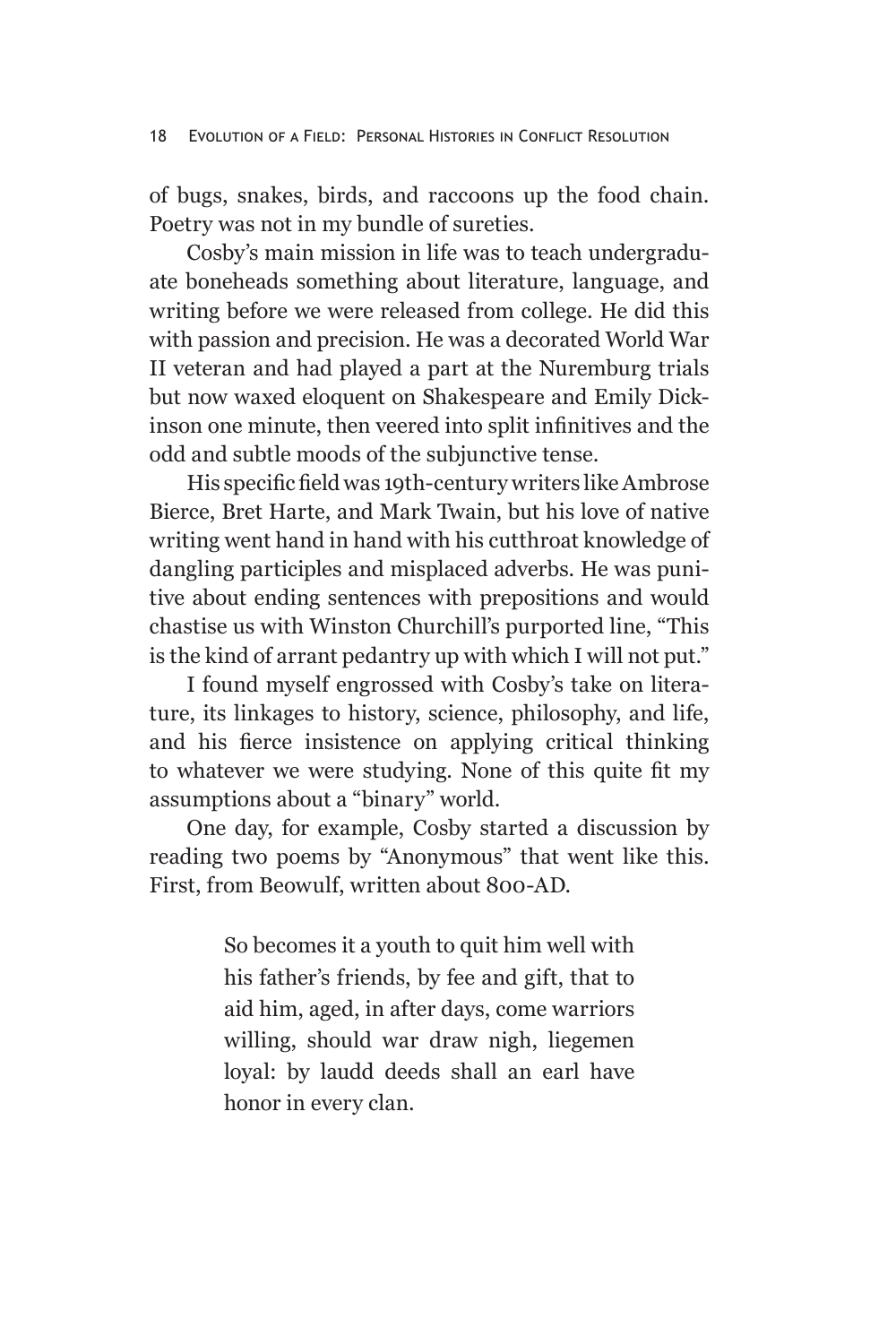A puzzle. The word for puzzle in Spanish is *rompecabeza*, which means "brain-exploder." I had no idea what Beowulf (or Cosby) was saying.

Then this one by some Midwest farmer:

Carnation milk is the best in the land. Here I stand with a can in my hand. No tits to pull, no hay to pitch. You just punch a hole in the son of a bitch.

More *rompecabezas* …

Then he asked us to use our noggins and explain how and why these two poems might be similar or different and why they might be anonymous. He asked us to do these baffling exercises all the time. No hands went up. I bent my head low and inspected my shoelaces, which potentially might have needed retying.

"Adler!" he barked.

"Well, sir," I said, "I think both writers were too embarrassed to put their names to them."

People laughed. Cosby snorted. "You're a dolt," he said.

Then he turned to my best friend, Sewell Gelberd, who didn't know if he wanted to be a chemist, accountant, or social worker and gave a long, windy explanation that made no sense at all. Cosby grunted again. "You're an idiot, too—worse than Adler. The right answer," he says, "is they have nothing in common other than being poems, but I could also convince you morons with sound logic that nei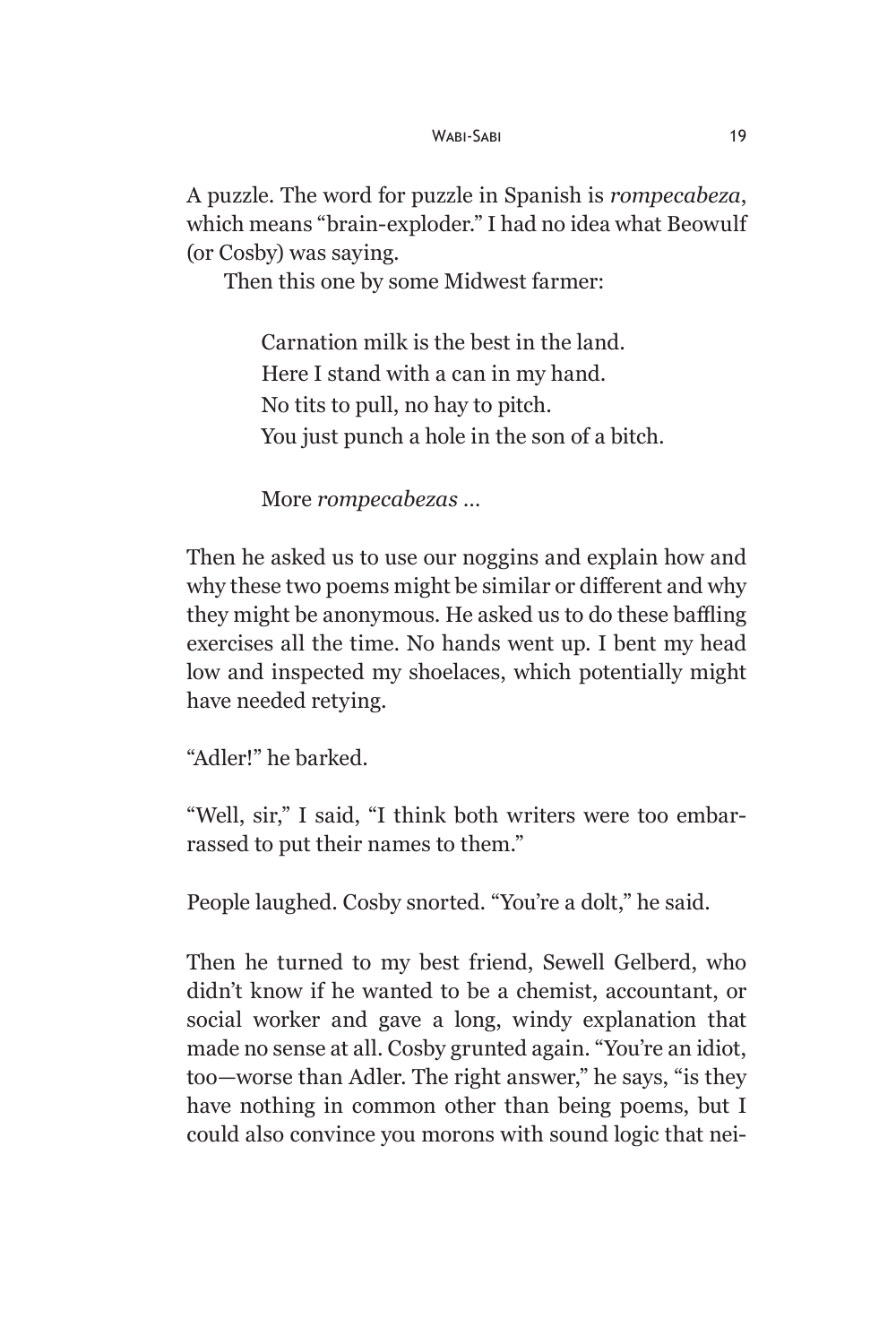ther of them actually are. So there really are at least two or more answers."

That, and similar exchanges, seemed to trigger the start of a series of pops deep inside my skull.

I've been told that the true sound of critical thinking at work is not "Aha!" but "Huh?" It was one of my first real moments of "Huh," some kind of crunching sound in the world of binaries. "Huh" decoded is another way of saying you are baffled, which can also be a small triumph of curiosity over judgment. This, and other incidents, led me into one of the characteristics I would eventually carry into the world of conflict management. I became nosy. A snoop. A lifter-upper of rocks to look at wiggle worms and a potential wiggle-worm meddler.

Cosby became my adviser. Along the way, when I was weighing after-college options in the Navy and Coast Guard, he said, "Why don't you look into the Peace Corps?"

I said, "Huh … what's that?"

t

Eighteen months later, in the summer of 1966, I joined 49 other freshly minted college graduates invited to train for a possible Peace Corps assignment to central India. Of the 50 who began training in a Texas border-town called Zapata, only a handful from my group—"The Dirty Dozen," we were called—finished the two-year tour.

Our particular arrangement originated as part of a tough negotiation between Lyndon Johnson and Indira Gandhi. Gandhi wanted excess American wheat at a steep discount. Johnson wanted to get rid of wheat surpluses and create a nicer face for America as the war in Vietnam was accelerating. A bargain was made.

Our training was staged on an old ranch with an abandoned radar site, a windmill, and a horse trough in the desert along the Tex-Mex border. The training ran for three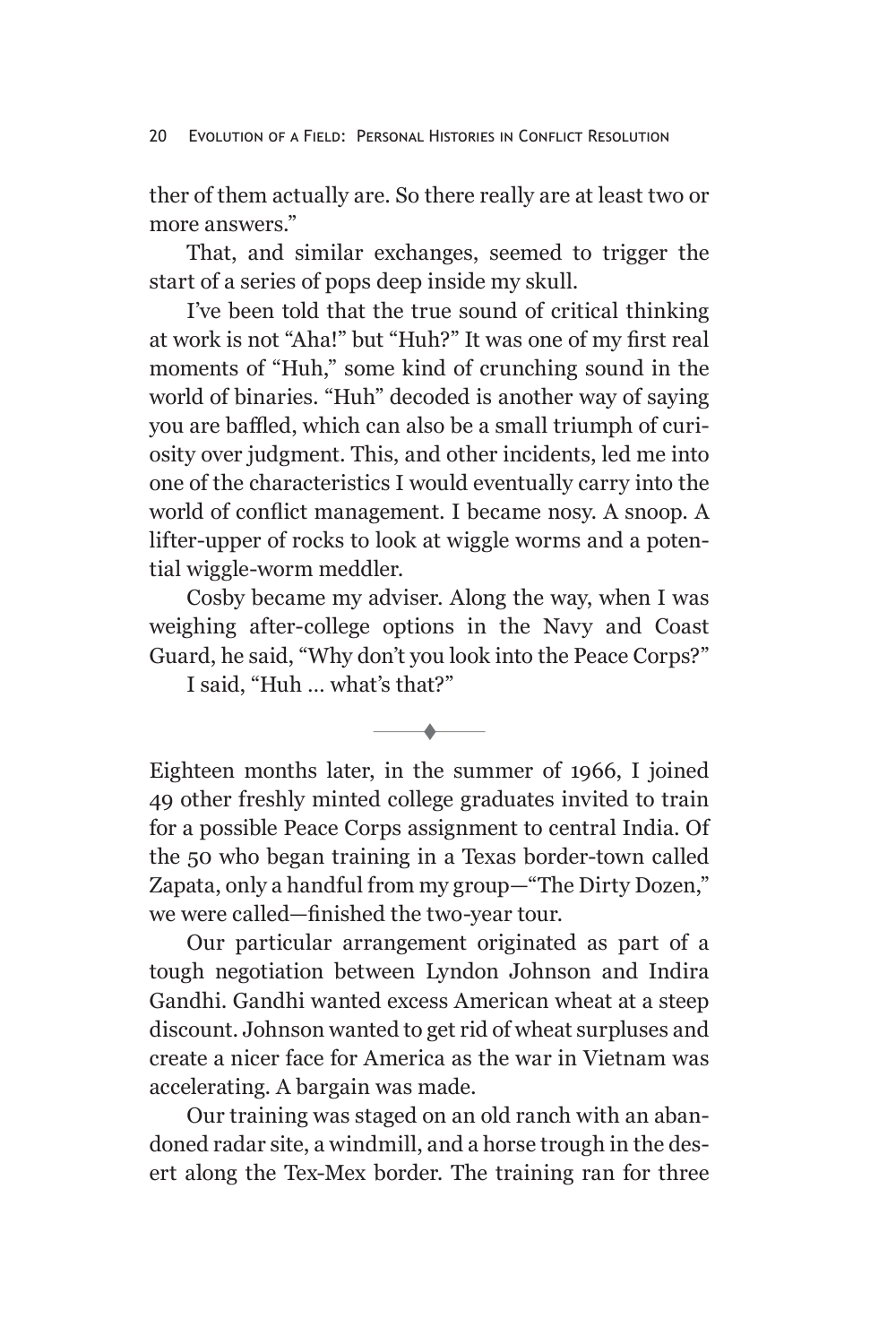months and required us to build our own village in the scrub and sand. Even as we built our little hovels, the first hints at what was coming emerged.

Language, construction, and culture classes went on all day followed by evenings of tutoring and homework. Camping out in the desert with the other college meatheads, our language and construction teachers, and a bunch of Peace Corps shrinks, I started to get a more detailed sense of India and the potential assignment we might be headed for in Maharashtra State.

The instructors who ran what were called "Value Discussions" had also been early Peace Corps volunteers to India. We called them the "the Culture Vultures." India, the veterans told us, is kaleidoscopic, a land of preposterous and unending contradictions. It is physical, spiritual, ascetic, dirty, sensuous, crass, democratic, dictatorial, rigid, flexible, idealistic, corrupt, ugly, progressive, conservative, and beautiful.

Huh? How could a place on the other side of the planet be all these things?

The head Culture Vulture, a woman named Constance, warned us that in trying to grapple with the mental and cultural dilemmas India presents, we would all take at least one, if not several, predictable paths.

A few of you, she said, will learn to navigate your many dilemmas and thrive on the experience. Some of you will reject the complexity and retreat into the narrowest and most technocratic role you can. You will dig a well, stock a few fish tanks, teach some classes, build a building, and go back to your house and stay inside.

Others of you will pine for home, surround yourself with anything American you can find, and become intolerant of Indians and maybe even abusive. You will listen to the Voice of America all day, order magazines from the United States, and write endless letters home.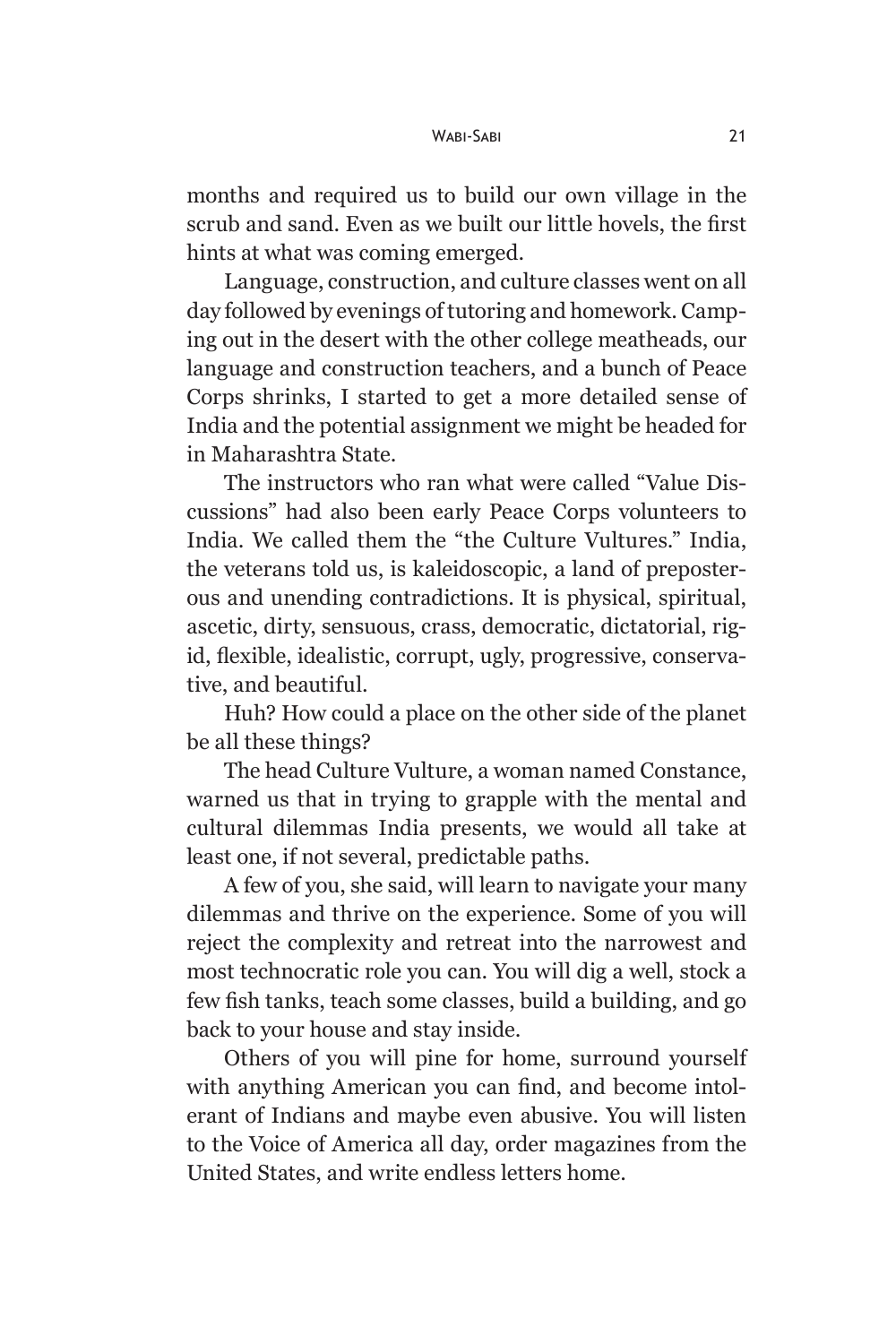#### 22 Evolution of a Field: Personal Histories in Conflict Resolution

Finally, she told us, some of you will go native. You'll dress like Indians, wear *kurtas* and *lungis*, chew betel nut, and spend half your day sitting around smoking a hubbly bubbly full of hash, all in the name of cultural interchange.

That sounded perfectly fine to me, but more interesting was the long, often ponderous and head-scratching discussions about Hinduism. I always assumed there was one big God up there, probably an old Jewish guy with a white beard and a yarmulke sitting on a cloud looking down on us and directing traffic. Not so in India.

Hinduism, we were told, is a vast celestial ocean full of spirit-beings. Some of them are global and perpetual, personified by the big cosmic trifecta of Brahma the creator, Vishnu the stabilizer, and Shiva the destroyer. Others are more granular and particular, devas and devis who are powerful, divine beings below the supreme universal level but moving around above our earthly plane. Then there are those flitting around at ground level, little impish beings, some of them enablers of fresh opportunities, others demons who are sent to annoy us.

Meanwhile, we received extensive training in Marathi, the language we would speak, and in the construction skills and tools we were expected to deploy: blueprints, stone and mortar work, culverts, road sealants, earth-fills, and catchment and runoff calculations for water storage.

At the end of three months and after a humiliating "Night of the Long Knives," when a third of our group was unceremoniously dumped and sent home, we shipped out to New Delhi, from where I was then packed off with my roommate to a small town south of Mumbai and north of Goa called Khed. We then spent two years there killing rats, raising chickens, and building some one- and tworoom schools.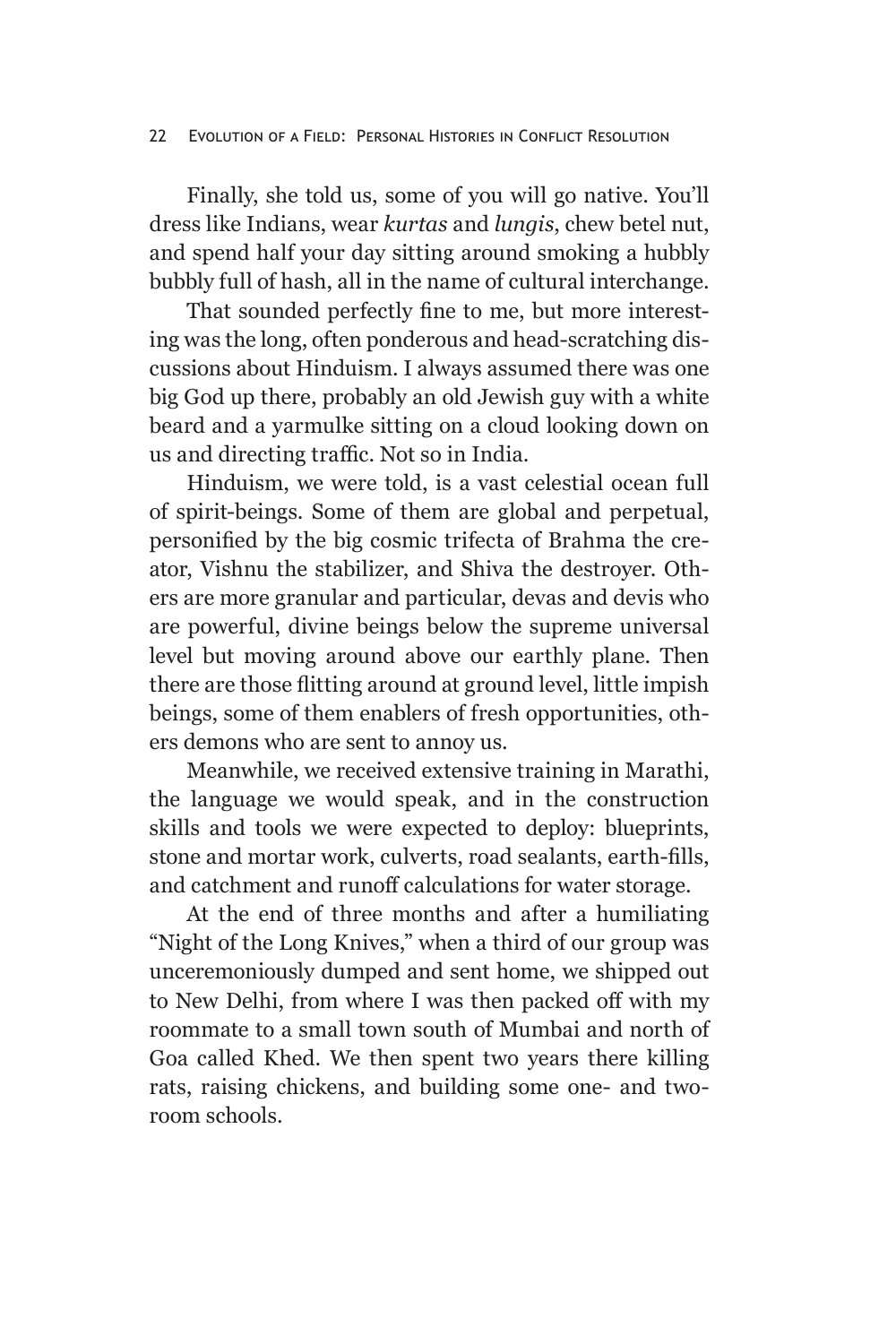t

My odyssey in India was a fork-in-the road experience not the only one, but an important one. There were a lot of adventures and dozens of dark moments, but it changed my life and in part, led me to mediation and its many adaptations in ways that I am still puzzling out. I don't think it was culture shock. It was "life shock."

One of those moments happened when I first landed in my assigned village and discovered I was in the middle of serious corruption. Coming from Chicago, I should have known about all this, but I was sheltered and naïve. If you have worked in India or certain other South Asian countries, you know that day-to-day life runs on the reciprocating notion of *baksheesh*, which in its most limited sense means a "tip" for services either solicited or offered.

In India, this is a pleasanter way of describing a broad spectrum of graft, dirty dealing, bribery, extortion, bidrigging, invoice-padding, insider knowledge, and protection rackets. *Baksheesh* might be overt or subtle, but I found it inspired and occasionally wondrous in its creativity. Here is how I first encountered it.

I am a new, pink-faced 22-year-old Peace Corps volunteer stationed in the boondocks. I am isolated, but I do get regular mail, even if it's slow. One day a little pint-size guy who works for the post office comes to my door in khakis wearing a peaked Nehru cap and starched shorts and says he is collecting contributions for the local chapter of the All-India Postal Workers Cricket Club.

I tell him, "No thanks. I don't play cricket."

The next day my mail stops. I wait. After 10 days of no mail, I go to a trustworthy friend, and he tells me he will look into it. A few days later he comes back and says, "A letter delivery man is going to come to your door and ask for a contribution to the local All-India Postal Workers Cricket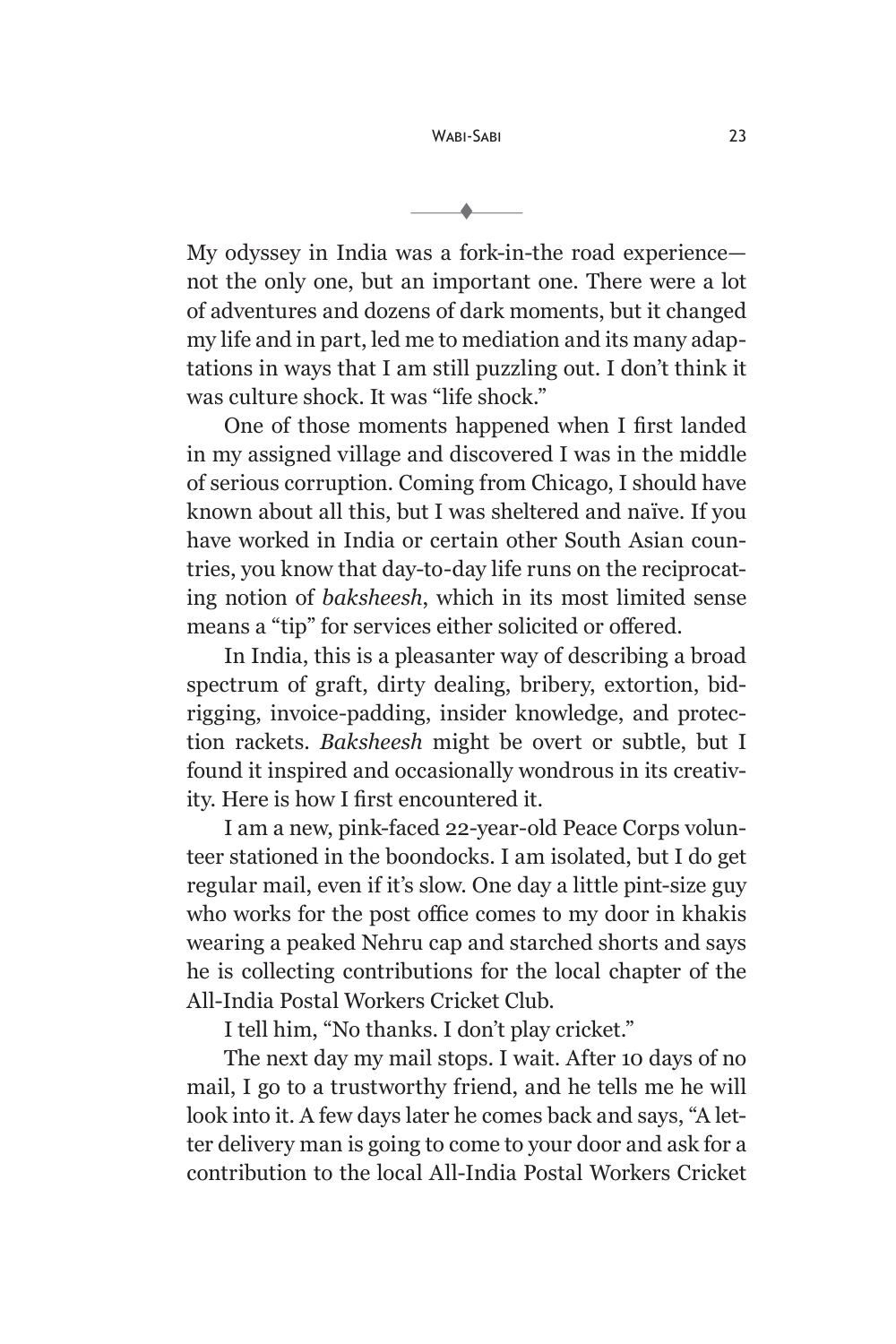Club. Give him a few rupees. He will keep some and pass more up to his boss, who will pass some onto his higherup."

Sure enough, he came, I paid, and the next day my mail delivery started again. This was new stuff for me. The crack in my brain opened a little wider.

Another happened when a farmer's bullock cart broke an axle just down the road from where I lived. The shaft splintered, the cart crashed to the ground, a wheel spun off, and vegetables, bags of rice, and large square tins of cooking oil spilled onto the road. One of the man's two majestic Brahma bulls was on his side, moaning. A crowd gathered to stare, me included, lurking at the back, ready to skedaddle if something went bad, which often happens when cows are injured and crowds of Hindus and Muslims coagulate.

The farmer was looking at his bull and crying. Then a policeman arrived but didn't do much. Soon, another officious-looking gent in clean pants and a nylon shirt arrived, examined the bull's leg, and shook his head. Maybe he was a veterinarian or someone experienced with animal injuries. Or some sort of government official. He kept shaking his head and pulling on his mustache.

Meanwhile, the farmer wept uncontrollably, and the animal was in obvious pain. I stared at the bull and thought: *this poor creature needs help.*

But that didn't happen. A small truck appeared, people helped load the farmer's goods in the back, dismantled the remains of the cart, and then drove off. Pushing and shoving, they got the injured animal to the side of the road and left him there. The farmer walked off with his other animal. I stared, a waterfall of emotions cascading through my mind. I thought: *In the United States, we would put a bullet into this animal's head to get him out of his misery.*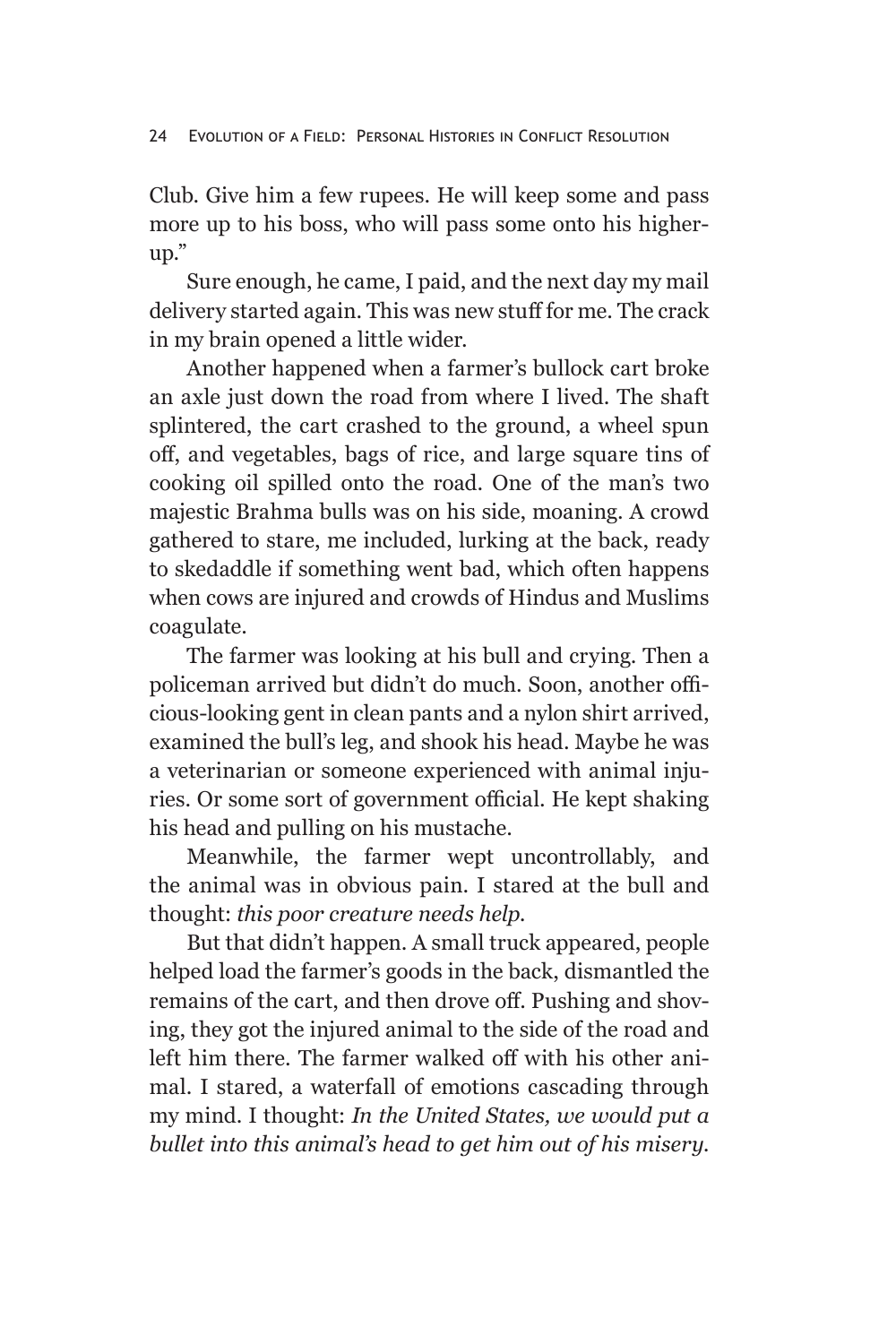*Sad but needed. But it's different here, I thought. This is a culture I don't have a grip on*.

Later, talking with my friend Tukaram Khedakar, an educated man and yet another mentor, he said I did the right thing not interfering. That fine white bull was the reincarnation of someone from another life and must suffer more before being reborn. Or maybe it was the farmer who must suffer before his own rebirth. Or maybe both of them, plus some of those who were standing around gawking. Regardless, killing a cow in public in a Hindu community would be unthinkable. A riot would ensue.

Then I thought: Maybe it's me who has to suffer. When you are 22 years old, emerging from the bubble of American culture, and going through life shock, maybe that's your job. To learn to navigate through sufferings and find whatever joys are available.

There were many other moments, some ordinary and occurring in slow-motion, others more prominent that still remain in sharp relief. In the end, I came to terms with most of them. I helped build those few little one- and tworoom schools in remote cliffhanger villages, helped some entrepreneurial farmers start poultry businesses, killed a lot of rats, introduced the Frisbee to central India, and during the long months of monsoon read a lot of the wonderful books I had missed in high school and college.

Most important in the longer run, I made friends, learned a new language, and absorbed some valuable lessons about the world in some of its more disjunctive, paradoxical, and potentially creative forms.

Maybe it was the worms, bugs, and infections that drilled into my body or the phantasmagoria of Hindu gods and goddesses that my Indian friends kept telling me about. It probably had something to do with the Vietnam War, which was raging a few thousand miles away, plus the suicide and mental breakdowns of some of my Peace Corps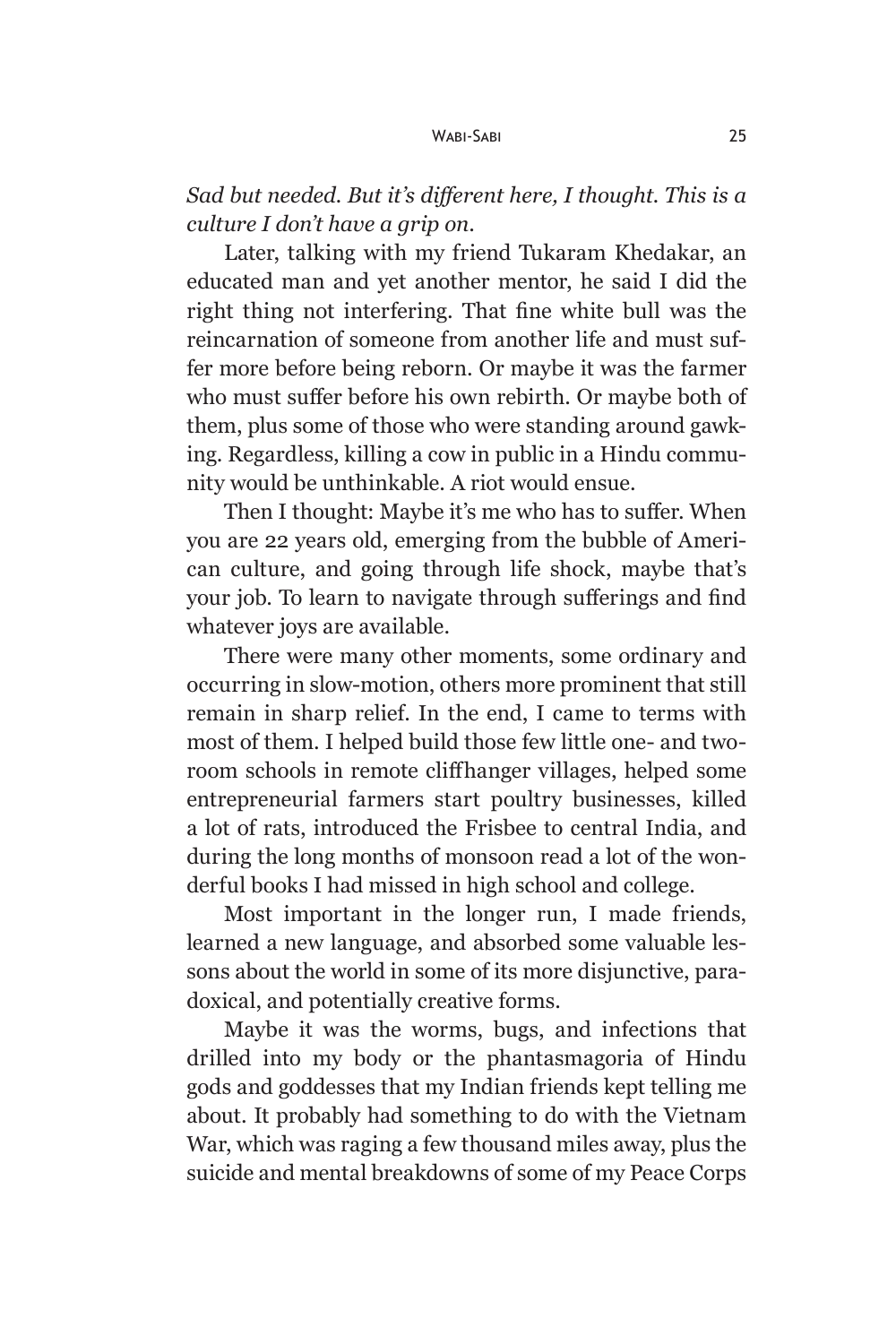comrades. It could have been the strange carrot-colored sunrises, the months of withering heat, the further months of drenching monsoons, the corpses and crabbed beggars in the doorways of buildings in Bombay, and the hypnotic twang of sitars' music.

In 1927 in Japan, Kenji Miyazawa, a man whose life and writings I especially admire, put it this way:

> Yours is the kind of learning etched into yourself in the blizzards, in the spare free time between work, crying which will soon sprout vigorously and no one knows how big it will grow. That's the beginning of new knowledge.

Miyazawa still speaks to my journey and the peculiar professional world I now inhabit. Those who do this same kind of work know we abide in an often-gauzy netherworld of human affairs, an interstitial trade zone between contending oppositions and powerfully different assertions about what the truth is. That is where we work and where we are occasionally privileged to do something helpful.

t

After the Peace Corps tour, I went to graduate school and studied sociology. I absorbed a considerable number of ideas about law, conflict, science, stability, change, symbolic interaction, social stratification, and small group behaviors. Much of this came from yet another mentor, Professor Daryl Hobbs. He plunged me into the works of C. Wright Mills, Talcott Parsons, Erving Goffman, and many others.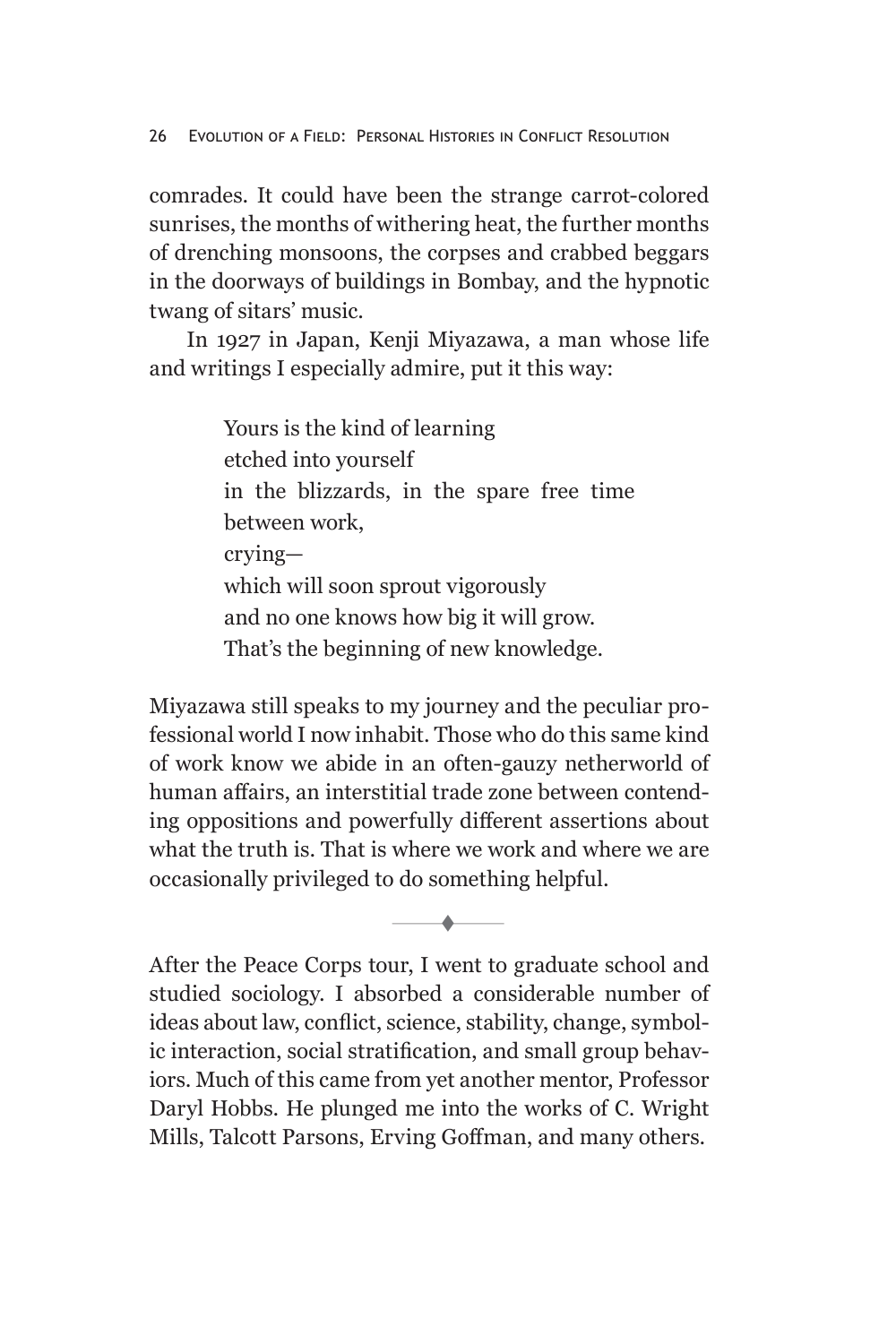#### Wabi-Sabi 27

For a time, I thought the university might be a friendly long-term place for me to land. It wasn't. By the time I finished my PhD, I actually had no idea what I wanted to do, other than being clear that I didn't want to make an academic career. University life felt abstract, remote, and far removed from the kinds of problems I had dealt with on the ground in India. It might be perfectly fine for some people, but my temperament seemed more suited to doing something pragmatic.

That led me to what I thought would be a hiatus, a twoyear stint as assistant director and instructor in Hawai'i's new Outward Bound School, which, in turn, included my first real exposure and training in conflict resolution. It was taught by certain Native Hawaiian elders in a small town called Miloli'i on the south Kona coast where we kept outrigger canoes for the ocean segments of our 24-day wilderness expeditions. We incorporated their teachings into the courses we were leading through potentially risky rainforest, ocean, and mountain environments.

*Ho'oponopono*, this traditional indigenous method for resolving disputes in extended families, means "to make things right." It is millennia old and found in various forms throughout Polynesia and Micronesia. Like so many older cultures, many of which are disappearing, Hawai'i had its own way of managing conflicts, one developed over centuries of feudal and internecine fighting. This was how Hawai'i resolved disagreements while people were reloading for their next fights.

*Ho'oponopono* fascinated me. The idea of people sitting together under the guidance and choreography of an elder peeling back the substantive and emotional layers of a problem and seeking to restore harmony in families and communities struck me as sensible and highly productive.

Organizing and leading 24-day wilderness learning expeditions led me to "conflict management" and "ADR." I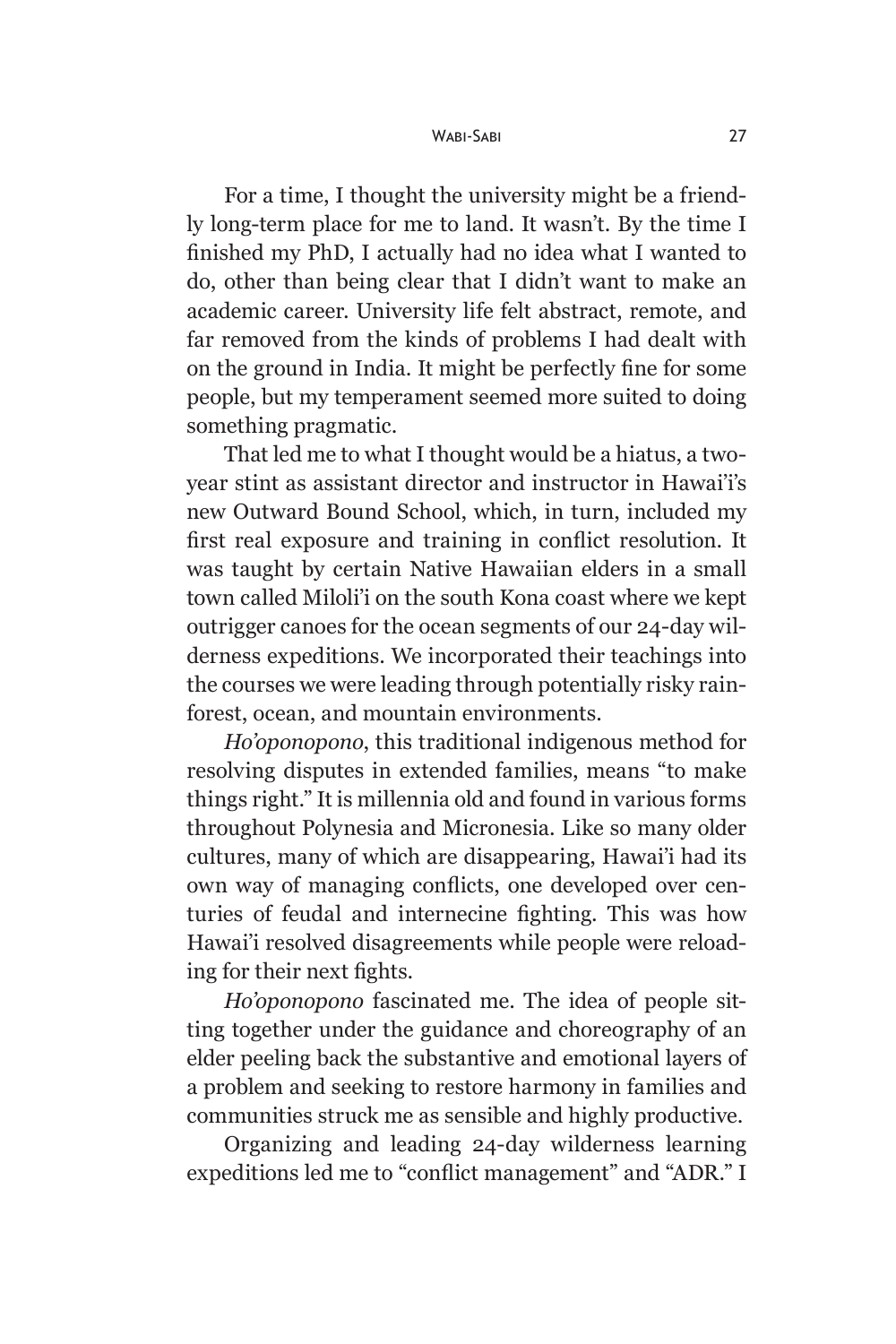applied for and won a job as executive director of one of the first Department of Justice-funded community mediation centers.

The newly created Neighborhood Justice Center of Honolulu (NJCH), established in large part by US Attorney General Griffin Bell in the wake of the 1976 Pound Conference, was advertising for an executive director. It didn't pay much and didn't have a real caseload or secure financial future, but it did have a small coterie of freshly trained mediators who were as enthused about mediation as I was about *Ho'oponopono*.

I considered myself lucky, maybe even serendipitously blessed. I went to mediation trainings and took to it fast. It seemed to combine the two worlds of ideas and actions perfectly. I learned quickly because I was intensely interested.

I also got fine advice from more mentors and business *consiglieres* and became reasonably proficient in navigating the braking and acceleration required in my new leadership role: caseload development; fundraising; managing a small professional staff and a coterie of volunteers; and marketing, not just for the NJCH but for the whole idea of mediation as a valuable addition to American law and society.

This then led to an offer and an appointment by the chief justice of the Hawai'i Supreme Court to help develop and direct a newly established Center for ADR. Our local courts knew they wanted this but didn't really have a way to push it. My job was to be a mediation catalytic converter.

Over the next decade, my organizational and mediation interests expanded and would eventually lead to a stint as president and CEO of the Keystone Center, which focused on consensus-building strategies for technically and legally complex energy, environment, and public-health controversies. I had started out thinking I would go into aquatic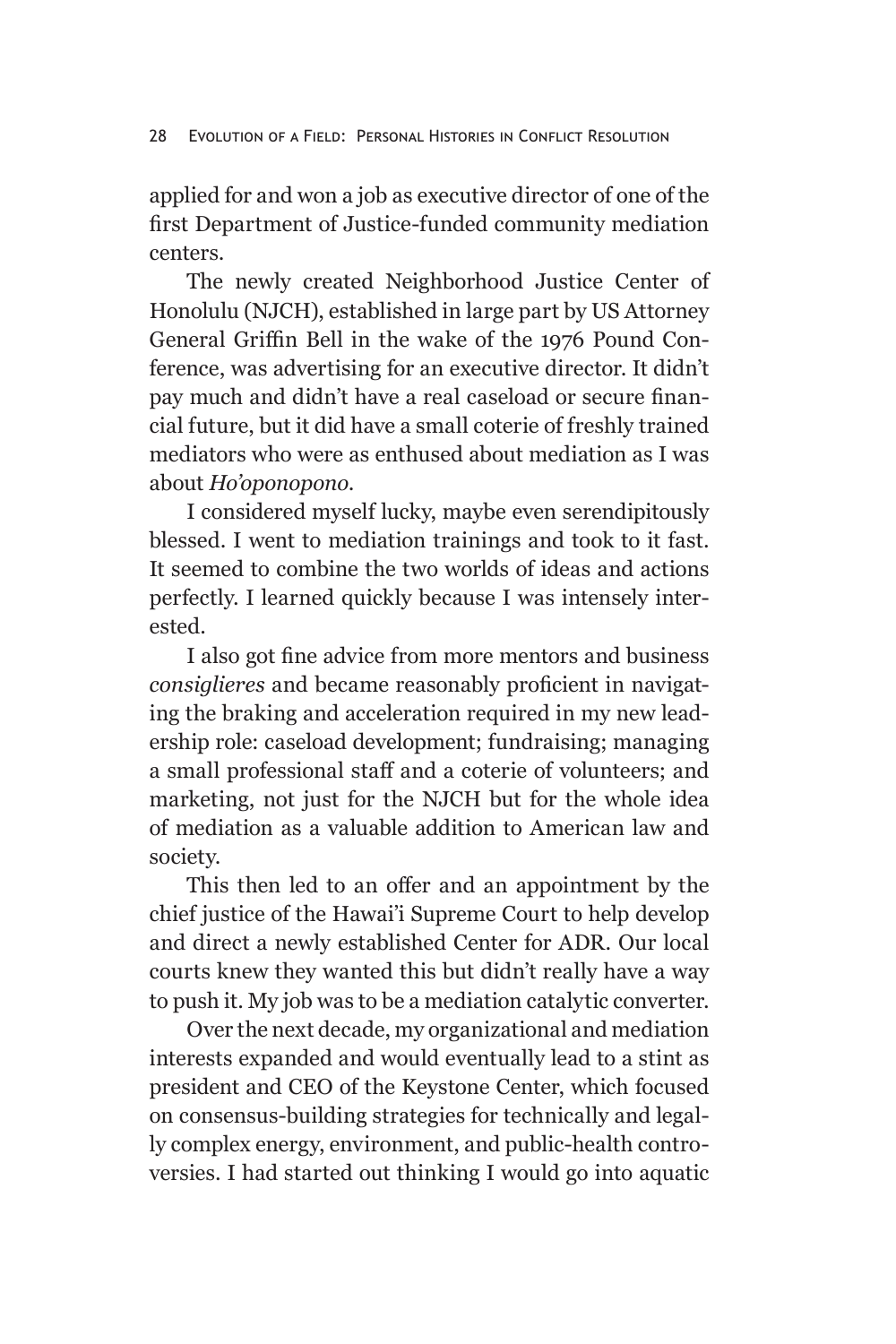biology, diverted into the social sciences, and now came back to those origins with new strategies and tools.

Over the years I have been especially intrigued by applying whatever mediation skills and experiences I have accumulated to public-policy matters and one particular strand of conflicts I'll call "SIPSIDs" which is code for "Science-Intensive Politically Snarky Disputes." Many of these involve major collisions over plans, regulations, and laws that seem to bring outraged advocacy groups, defensive government agencies, bunkered business leaders, and scientific and technical experts into sharp-elbowed fights.

I liked working on these kinds of conflicts and helping lawyers and experts deal with their inevitable conflicts, confronting the limits of their authorities, beliefs, and certainties and still looking for ways to avoid the risks and uncertainties of adverse political or legal decisions. It carried forward the basic notion of disputants trying to create mutual value and becoming the architects of their own solutions.

Most of these disputes are intensely political and imbued with actual or impending litigation. I have learned that careful processes, patience, better communication, and improved relationships are essential but insufficient to deal with many of these skirmishes. Coming to grips with the veracity of competing claims and defenses is often necessary, and finding a way to get a plausible set of facts on the table in the midst of highly charged debates is one starting point.

I have no delusions about any of this and don't believe scientific facts are the center of the universe. Matt Cartmill, a professor of biological anthropology at Boston University, put it well: "As an adolescent I aspired to lasting fame, I craved factual certainty, and I thirsted for a meaningful vision of human life—so I became a scientist. This is like becoming an archbishop so you can meet girls."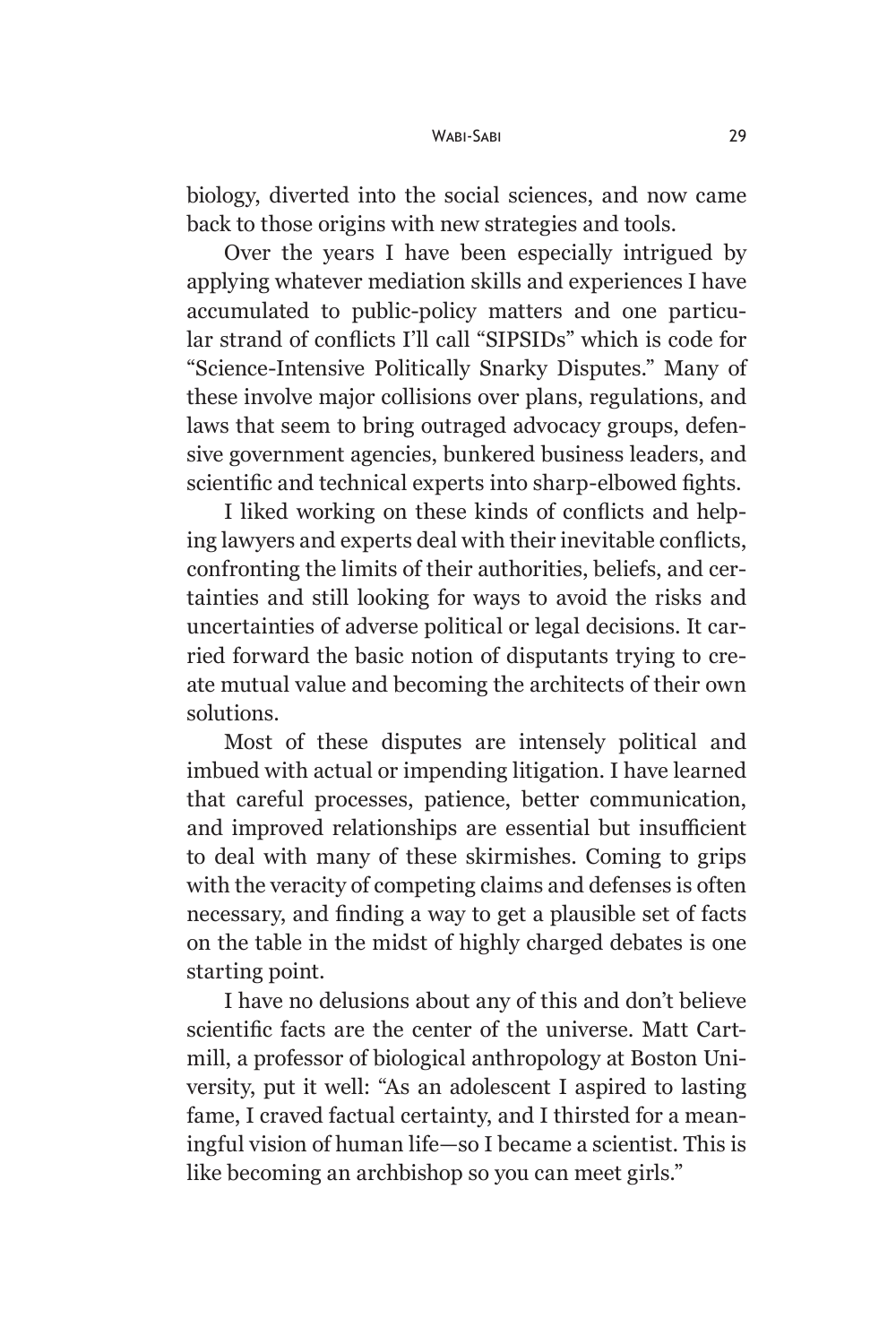### 30 Evolution of a Field: Personal Histories in Conflict Resolution

Still, confronting factual disagreements that are part of the conflict narratives people tell us is one door into the emotional and political center of many arguments about freshwater security, GMOs, agricultural practices, ozone depletion, hazardous geothermal energy emissions, and even helping disputatious native Hawaiians develop a vision of their future and a proposed new constitution for some future sovereignty arrangement.

Daniel Patrick Moynihan, a US senator, ambassador, and sociologist, famously said everyone is entitled to their own opinion, but not to their own facts. Moynihan was wrong. In the now-instantaneous world of tweets, posts, blogs, memes, and accusations of fake news, everyone asserts that his or her own facts are the ultimate truth. When they learn their truth may not be fully triumphant or immutable, or may not win the day, small *rompecabezas* go off. Cracks appear, shifts occur, and opportunities become apparent.

Some disputes feel like tin cans or tightly capped bottles with highly pressurized contents. Sometimes, my job is to just be a good can opener, release the pressure slowly, and prevent unnecessary spillage. Or maybe even to use the contents to make a flavorful or at least nutritious meal. But I also have no illusions. Some of it is political sausagemaking, stuff that is better not put on full public display.

In certain cases, I feel like I am working somewhere between extortion and bribery. One side wants something. The other side wants to offer something. It's an awkward dance. I help them with that as gracefully as possible.

To exert a positive force, I have endeavored to further evolve my craft, not just with a focus on facts but a certain style of communication and diplomacy. I want people to tell their stories. If they are in a rage, I let them do that and listen carefully until it's time to pivot. The pivot point comes when people are repeating themselves, when they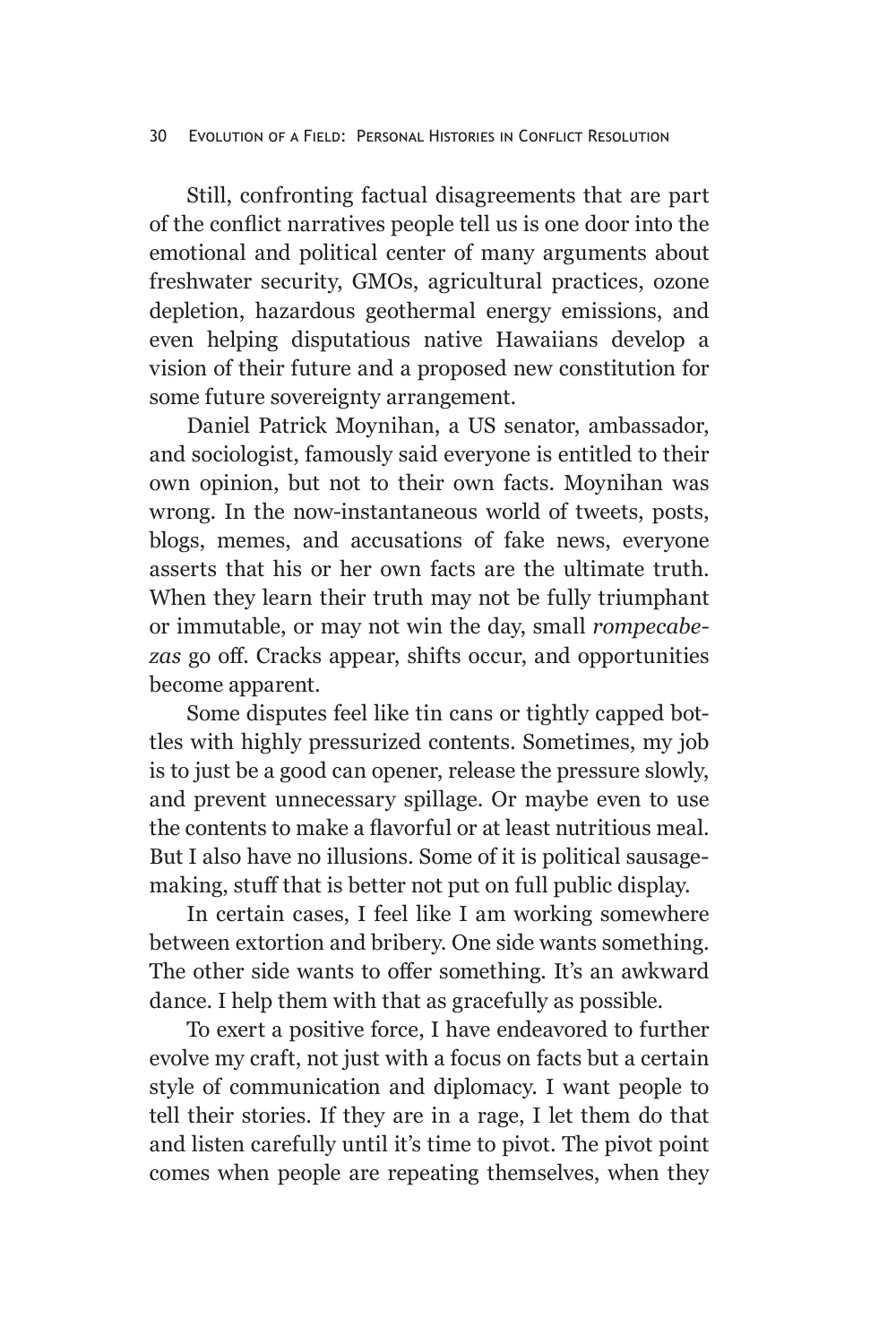have actually not just "listened" but absorbed what their counterparts are saying, or when they are frustrated or exhausted.

I have learned to avoid embarrassing anyone in front of others. I ask hard questions in private. And living and working in a largely Asian and Oceanic culture, I am particularly sensitive to saving, managing, and assuring "face." And though timing is important, I have learned to bring outside metaphors, analogies, and occasional humor to the table when they may have relevance to the problems at hand. I try to do this with subtlety and without detracting from the stories others are unfolding or substituting my own for theirs.

I also use silence. I have learned at long last to ask questions—and then shut up and listen. In traditional *ho'oponopono*, the mediator is called a *haku*, which is the braided lei many Hawaiian people wear on their heads for important occasions. *Ho'oponopono* has time outs, periods of intentional quiet, and moments when everyone must confront whatever responsibility they carry for the issue at hand. The *haku*, or mediator, must try to be the "braider" of their stories into possible solutions.

Like all my colleagues in this volume, I keep as one of my main goals helping people move beyond their immediate hurts, the self-righteousness of starting positions, and their overt or *sotto voce* hungers for revenge. And like others, I have learned to be a chameleon. Each situation is unique. In the words of Frank Sander (another mentor to many of us), "let the forum fit the fuss."

That means having a few different mediation and facilitation choreographies at the ready for different fusses. It involves directing discussions as necessary and with carefully chosen trajectories and usually with a "less is more" attitude.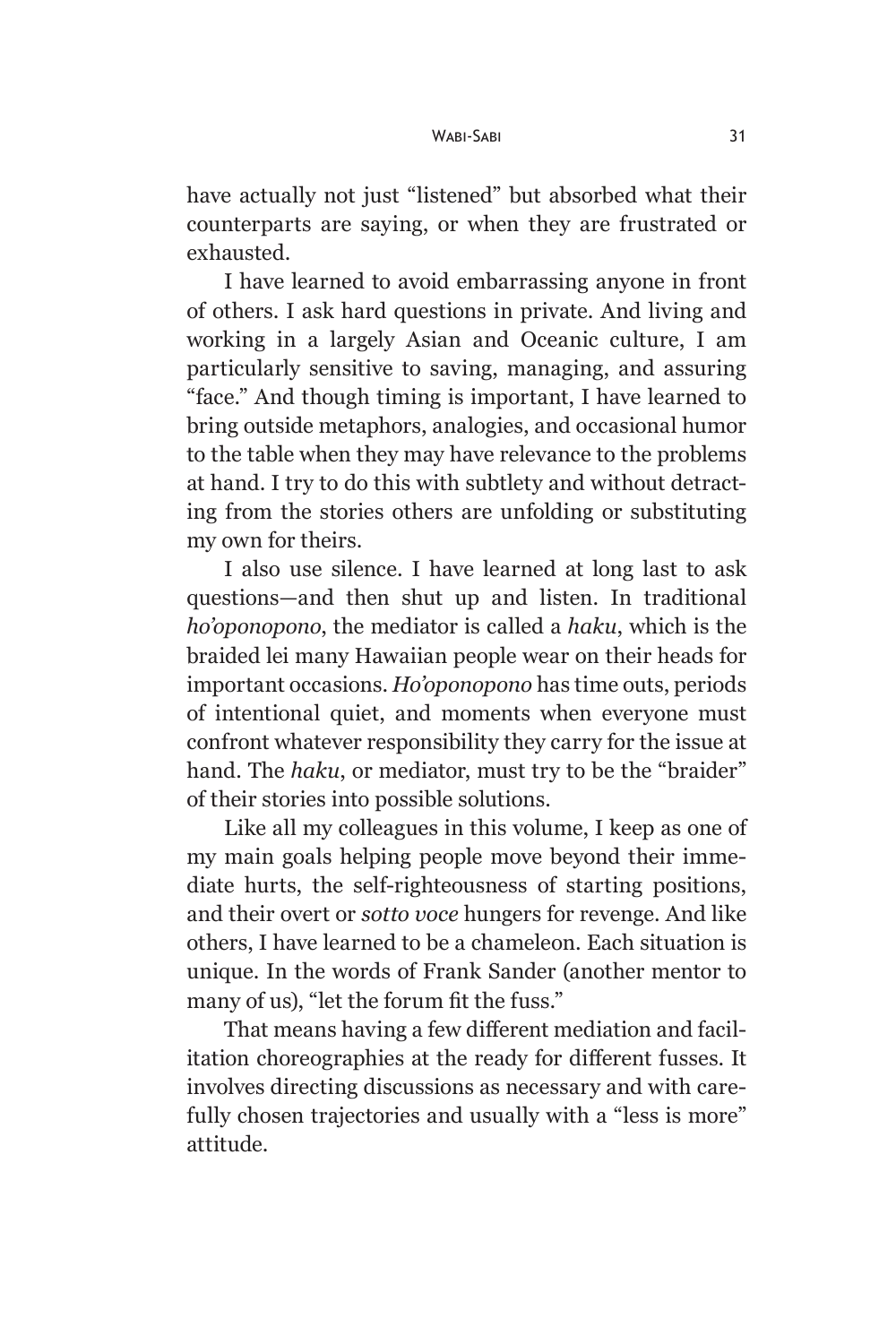## 32 Evolution of a Field: Personal Histories in Conflict Resolution

If I am working in the four corners of courts and litigation, I often lean toward more evaluative and muscular approaches to resolution. In business boardrooms, I change the vocabulary and talk the way many business professionals prefer when they have a dispute. Business people don't seem to care for the words "conflict" or "mediation" until they are in court. Until then, I will encourage "strategy development," "internal alignment," "project planning," or "analytic forecasting." In other settings, I may be purely facilitative in style.

The challenge is always to start with "huh," evoke stories, be patient, ask questions, keep both unwarranted optimism and unchecked pessimism at bay, and stay especially alert for places where pragmatic outcomes can be discussed. To be clear, there is inevitably a moment in all matters when people have talked enough and are dithering. This moment comes through from spoken words, facial expressions, body language, or direct comments. Sometimes, it's just my own gut instinct. If that instinct is wrong, the parties will tell me.

Then it's time for me to call the question and start the solution-braid. Built on what is coming through the noise surrounding a central conflict, that decision and its ideal moment in any choreography is often intuitive, simply a piece in the opaque, sodium-colored gray zone.

All these tendencies are now as much a part of my personal as well as professional life. I think it is what the Japanese mean by the realm they call *wabi-sabi*, an outlook built on "not knowing" but recognizing and taking comfort from the obscurities, asymmetries, and irregularities life presents. In Japan, *wabi* connotes a quality of solitude. *Sabi* is the acceptance of transience and imperfection. It is a far stretch from the dualities and "binary-isms" of my youth.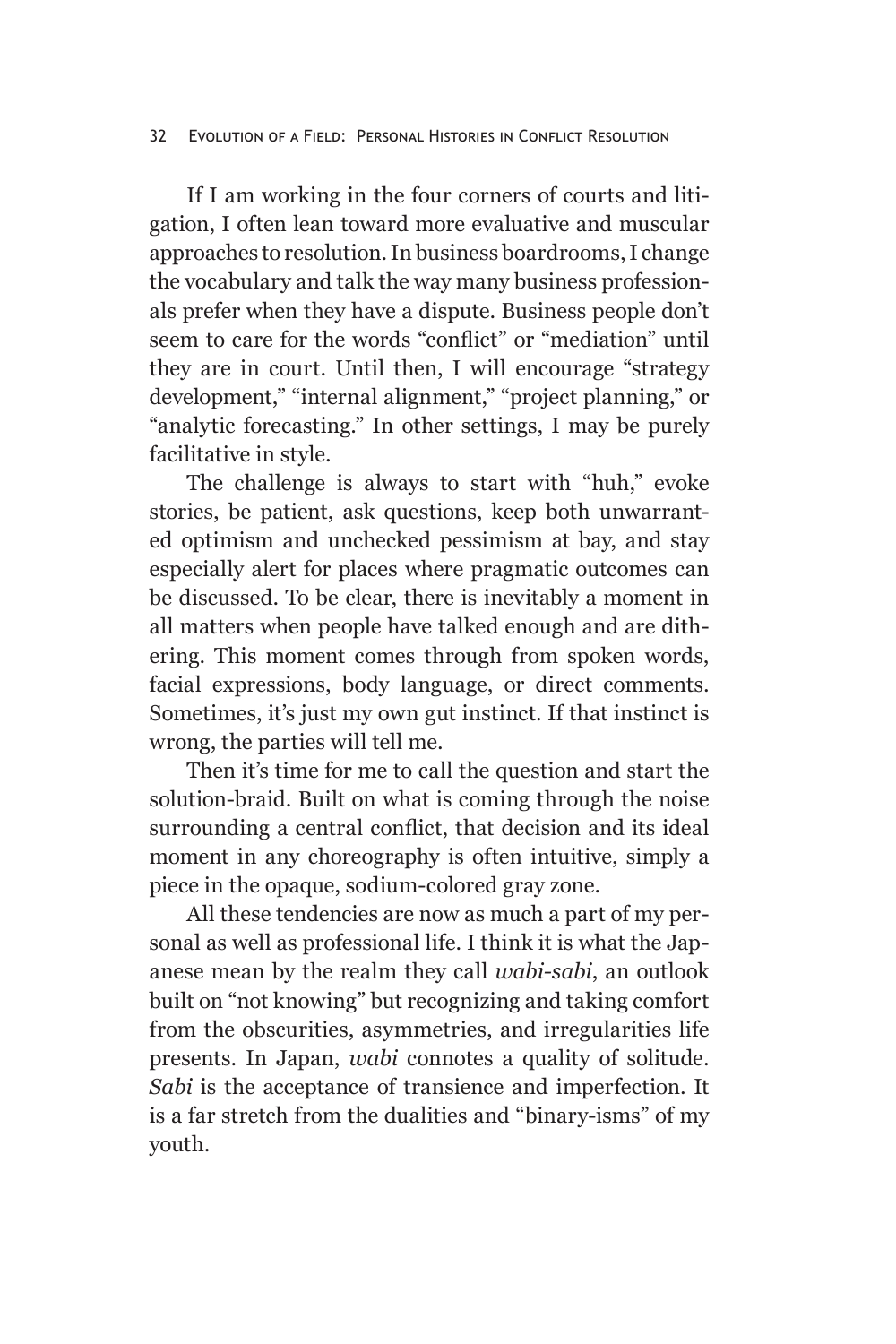t

At heart, I am a dilemma manager, though I do other things as well. When I succeed at helping people tame a snarky problem, resolve a dispute, align into a new strategy, heal old wounds, or simply get on with their lives, I feel like a blessing has happened to them and me. Admittedly, plunging into other people's confusions is a peculiar, maybe aberrant way to make a living. Nonetheless, it is what I do, and by some fluke, I like doing it.

My satisfactions come in many ways. I like seeing people gain higher clarity on the problems they are experiencing. I like it when they move from judgments to "huh?" I feel truly useful when they get "unstuck" and move on with other parts of their lives. I like it even more when, in the right circumstances, old hurts are healed, vexed disputants create robust plans for the future, and people come away feeling that they accomplished something important.

Once, after helping a group of regulators, business professionals, and community leaders sort out a very complicated water problem, the group gave me a little plaque that said, "Blessed are the peacemakers, for they shall never be unemployed." There is a small truth to that, especially now that so many ex-judges and retiring senior lawyers have hung out shingles as mediators and arbitrators.

But in the end, it isn't about the money. Money calms the nerves but never brings happiness. I have come to relish working in the gray zone of human affairs, the wabisabi place that is neither precisely good nor bad nor right or wrong but always a mix of entanglements in which people struggle with human dramas and behave at their very best and worst.

In this yin and yang world, binaries still exist but have acquired enough plasticity that we can handcraft new third stories, which optimistically we believe can hold for a